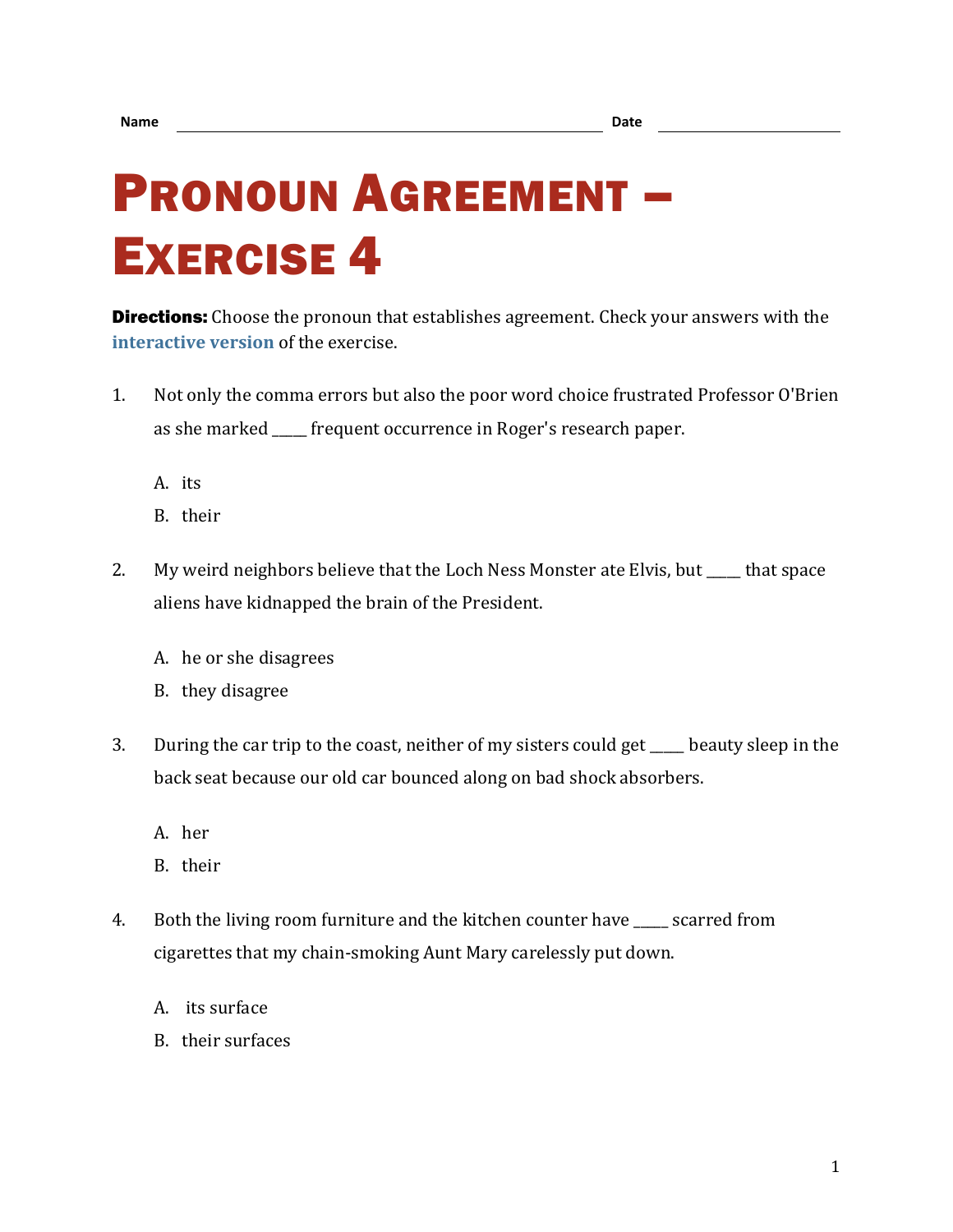- 5. Watching the new recruits marching in the hot sun, the two drill sergeants made bets on how many soldiers would vomit \_\_\_\_\_ lunch during the strenuous exercise.
	- A. his
	- B. his or her
	- C. their
- 6. When the earthquake shook everyone awake, the family dashed outside without worrying about \_\_\_\_\_ possessions in the house.
	- A. its
	- B. their
- 7. After using the scissors to trim the loose thread on his new suit, Marvin left on the couch where his mother later stabbed her thigh on the sharp points.
	- A. it
	- B. them
- 8. In their competition to have the fastest vehicle, neither of my brothers considered how a V-8 engine would drain \_\_\_\_\_ during the frequent trips to the gas pump to fill the tank.
	- A. his wallet
	- B. their wallets
- 9. Students in Freshman Composition—even Lorena with her smart mouth—never make bald jokes in front of Professor Ortiz, for he will make \_\_\_\_\_ read their papers aloud in class.
	- A. him or her
	- B. her
	- C. them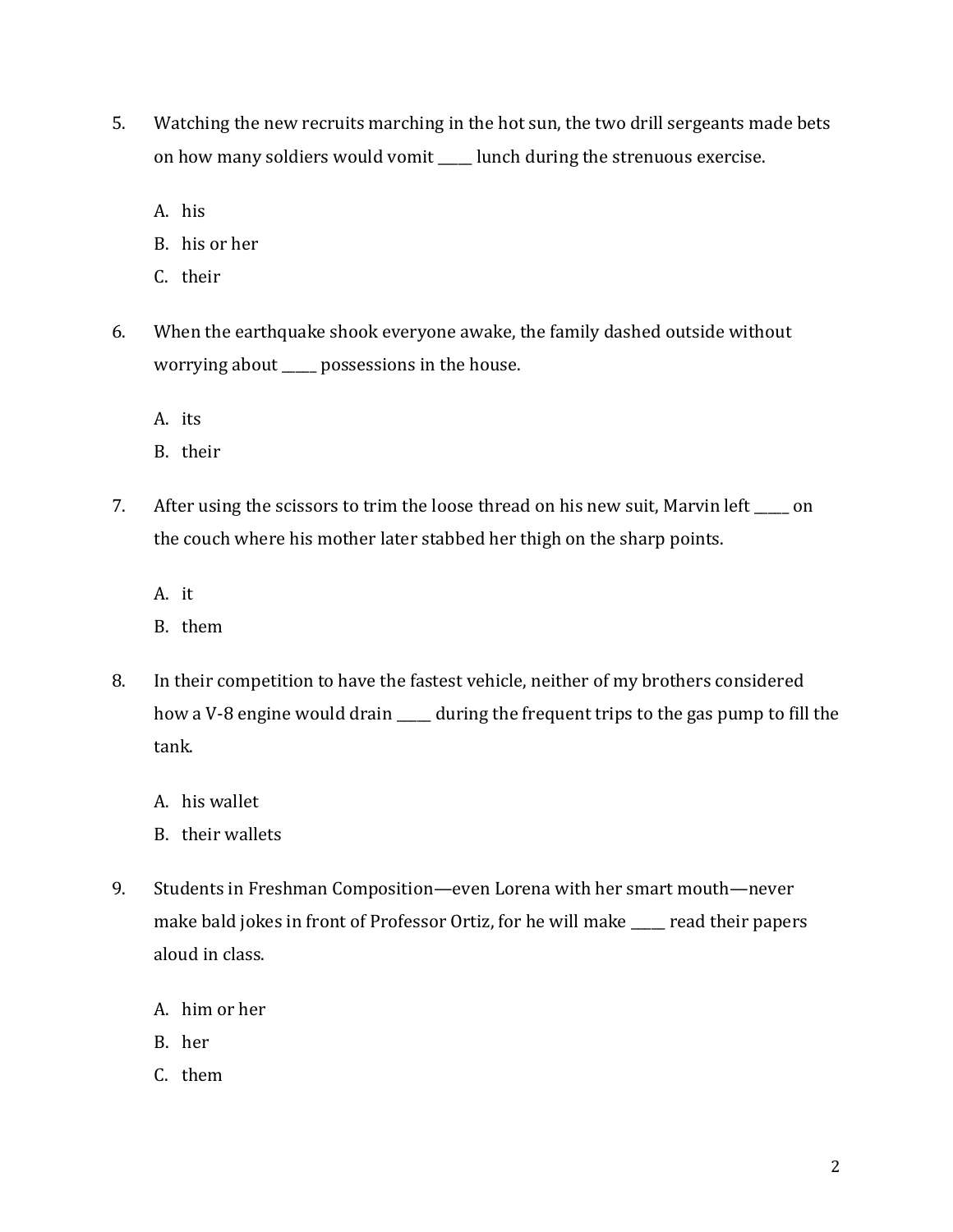- 10. All of the clowns, acrobats, animal trainers, and audience members gasped in horror when \_\_\_\_\_ saw the knife juggler accidentally slice off his own hand with a chainsaw.
	- A. he or she
	- B. they
- 11. Both of my sisters believe that Mom and Dad love our brother Fred more than \_\_\_\_\_.
	- A. her
	- B. them
- 12. If students want to do well on the pronoun agreement quiz, \_\_\_\_\_ should have faithfully studied all the rules governing agreement.
	- A. he or she
	- B. they
- 13. The nursing program at the college can boast that \_\_\_\_\_ students often have a 100 percent pass rate on the state boards.
	- A. its
	- B. their
- 14. Each of these NFL players can remember a game when \_\_\_\_\_ played despite a pulled muscle, injured knee, or cracked rib.
	- A. he
	- B. they
- 15. The city's marine aquarium spends thousands of dollars a day to feed \_\_\_\_\_ animals fresh fish, crustaceans, and seaweed flown in from around the world.
	- A. its
	- B. their